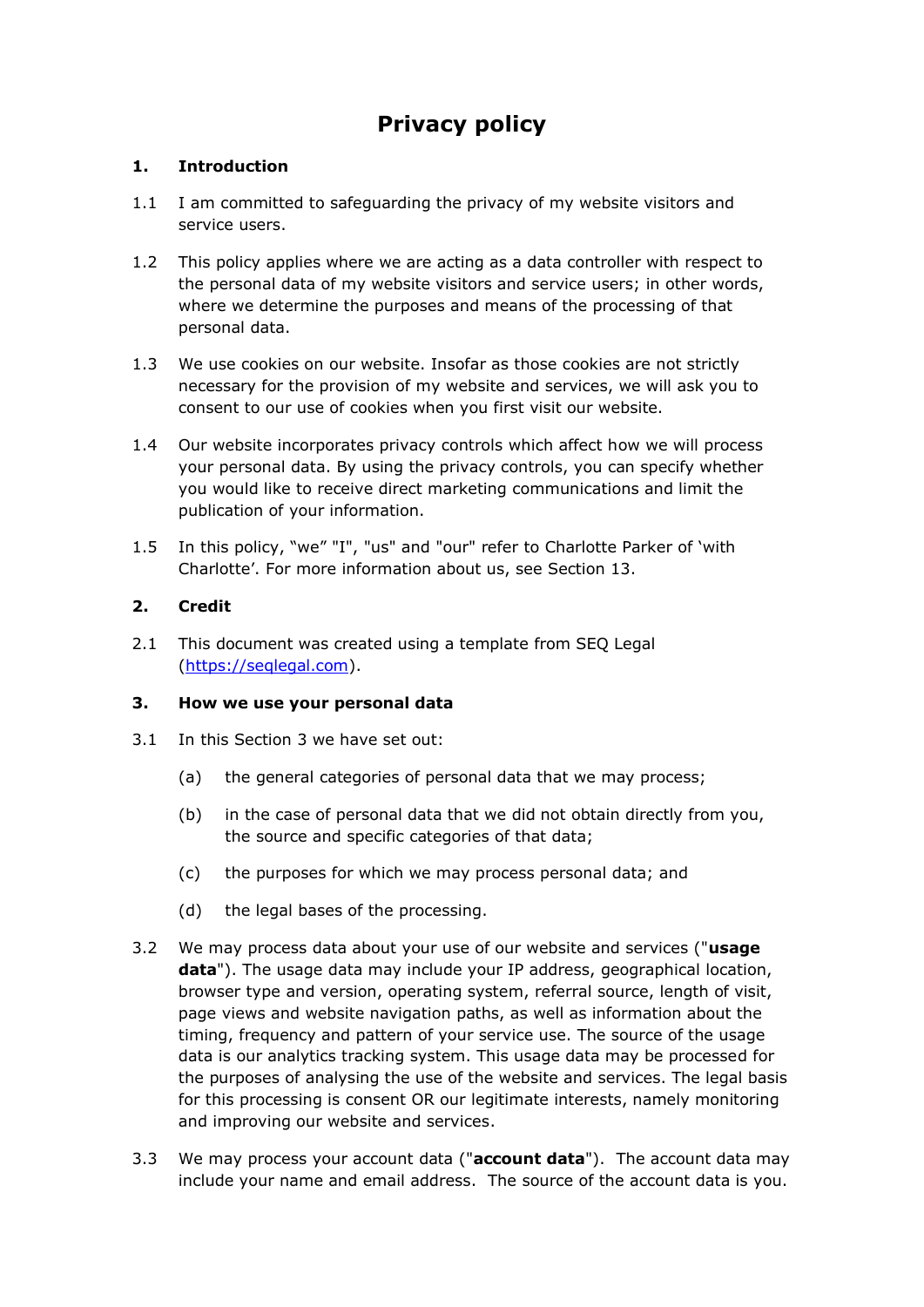The account data may be processed for the purposes of operating our website, providing our services, ensuring the security of our website and services, maintaining back-ups of our databases and communicating with you. The legal basis for this processing is consent OR our legitimate interests, namely the proper administration of our website and business OR the performance of a contract between you and us and/or taking steps, at your request, to enter into such a contract.

- 3.4 We may process your information included in your personal profile on our website ("**profile data**"). The profile data may include your name, address, telephone number, email address, profile pictures, gender, date of birth, relationship status, interests and hobbies, educational details and employment details. The profile data may be processed for the purposes of enabling and monitoring your use of our website and services. The legal basis for this processing is consent OR our legitimate interests, namely the proper administration of our website and business OR the performance of a contract between you and us and/or taking steps, at your request, to enter into such a contract.
- 3.5 We may process your personal data that is provided in the course of the use of our services ("**service data**"). The service data may include sessions booked, contact information, payments received. The source of the service data is you. The service data may be processed for the purposes of operating our website, providing our services, ensuring the security of our website and services, maintaining back-ups of our databases and communicating with you. The legal basis for this processing is consent OR our legitimate interests, namely the proper administration of our website and business OR the performance of a contract between you and us and/or taking steps, at your request, to enter into such a contract.
- 3.6 We may process information that you post for publication on our website or through our services ("**publication data**"). The publication data may be processed for the purposes of enabling such publication and administering our website and services. The legal basis for this processing is consent OR our legitimate interests, namely the proper administration of our website and business OR the performance of a contract between you and us and/or taking steps, at your request, to enter into such a contract.
- 3.7 We may process information contained in any enquiry you submit to us regarding goods and/or services ("**enquiry data**"). The enquiry data may be processed for the purposes of offering, marketing and selling relevant goods and/or services to you. The legal basis for this processing is consent.
- 3.8 We may process information relating to our customer relationships, including customer contact information ("**customer relationship data**"). The customer relationship data may include your name, your contact details, and information contained in communications between us and you. The source of the customer relationship data is you. The customer relationship data may be processed for the purposes of managing our relationships with customers, communicating with customers, keeping records of those communications and promoting our products and services to customers. The legal basis for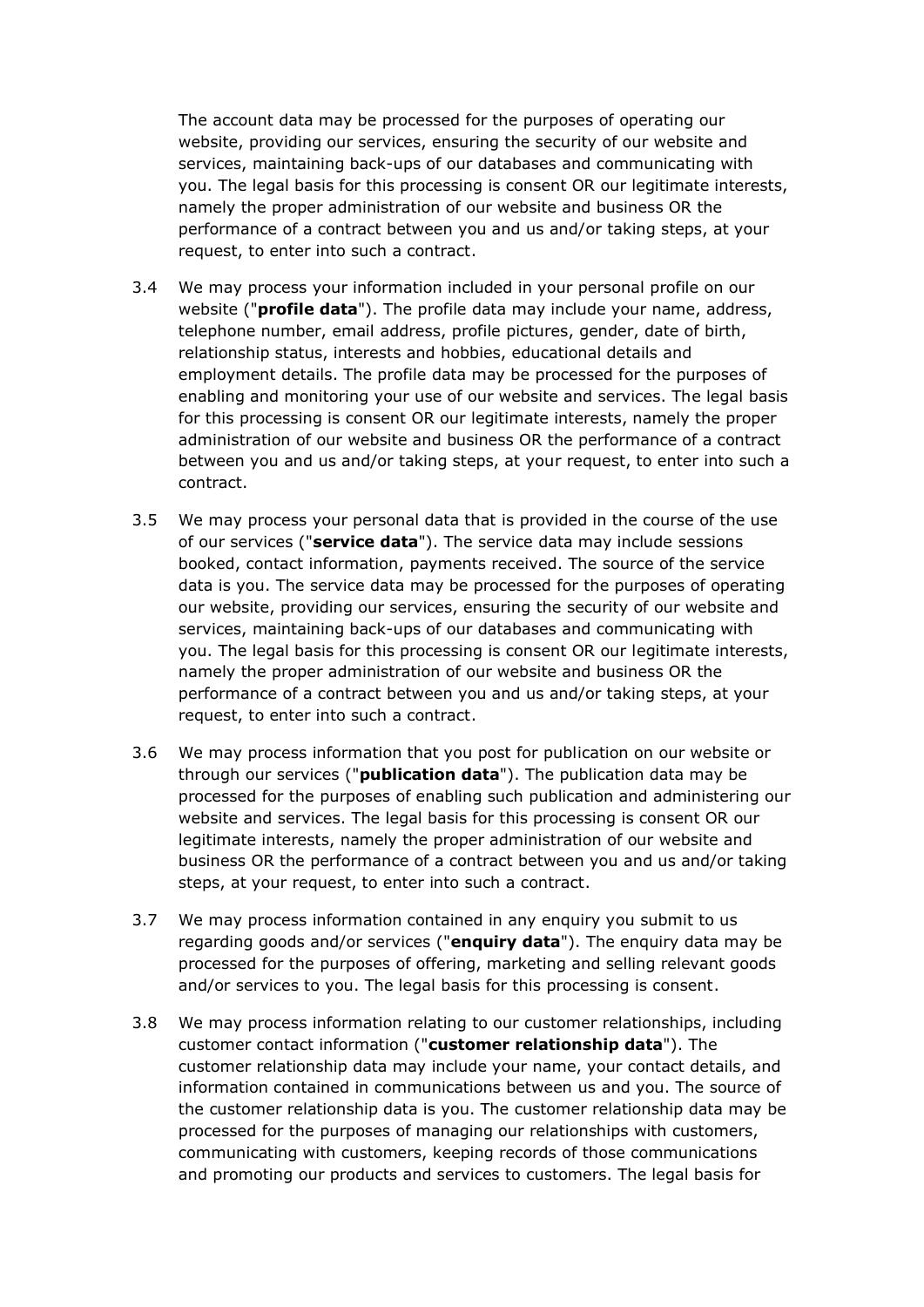this processing is consent OR our legitimate interests, namely the proper management of our customer relationships.

- 3.9 We may process information relating to transactions, including purchases of goods and services, that you enter into with us and/or through our website ("**transaction data**"). The transaction data may include your contact details, your card details and the transaction details. The transaction data may be processed for the purpose of supplying the purchased goods and services and keeping proper records of those transactions. The legal basis for this processing is the performance of a contract between you and us and/or taking steps, at your request, to enter into such a contract and our legitimate interests, namely the proper administration of our website and business.
- 3.10 We may process information that you provide to us for the purpose of subscribing to our email notifications and/or newsletters ("**notification data**"). The notification data may be processed for the purposes of sending you the relevant notifications and/or newsletters. The legal basis for this processing is consent OR the performance of a contract between you and us and/or taking steps, at your request, to enter into such a contract.
- 3.11 We may process information contained in or relating to any communication that you send to us ("**correspondence data**"). The correspondence data may include the communication content and metadata associated with the communication. Our website will generate the metadata associated with communications made using the website contact forms. The correspondence data may be processed for the purposes of communicating with you and record-keeping. The legal basis for this processing is our legitimate interests, namely the proper administration of our website and business and communications with users.

# 3.12

- 3.13 We may process any of your personal data identified in this policy where necessary for the establishment, exercise or defence of legal claims, whether in court proceedings or in an administrative or out-of-court procedure. The legal basis for this processing is our legitimate interests, namely the protection and assertion of our legal rights, your legal rights and the legal rights of others.
- 3.14 We may process any of your personal data identified in this policy where necessary for the purposes of obtaining or maintaining insurance coverage, managing risks, or obtaining professional advice. The legal basis for this processing is our legitimate interests, namely the proper protection of our business against risks.
- 3.15 In addition to the specific purposes for which we may process your personal data set out in this Section 3, we may also process any of your personal data where such processing is necessary for compliance with a legal obligation to which we are subject, or in order to protect your vital interests or the vital interests of another natural person.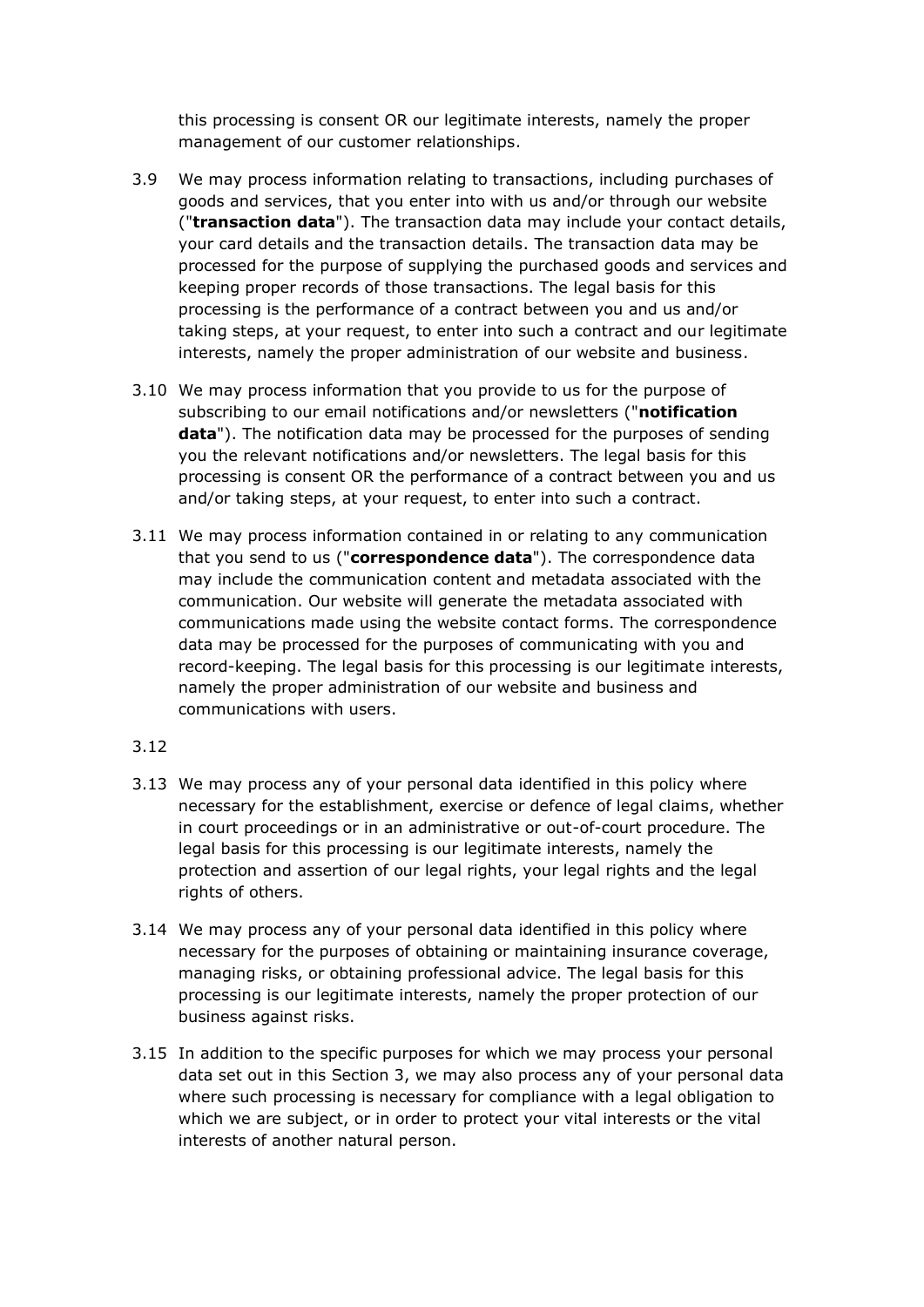3.16 Please do not supply any other person's personal data to us, unless we prompt you to do so.

# **4. Providing your personal data to others**

- 4.1 We may disclose your personal data to any member of our group of companies (this means our subsidiaries, our ultimate holding company and all its subsidiaries) insofar as reasonably necessary for the purposes, and on the legal bases, set out in this policy.
- 4.2 We may disclose your personal data to our insurers and/or professional advisers insofar as reasonably necessary for the purposes of obtaining or maintaining insurance coverage, managing risks, obtaining professional advice, or the establishment, exercise or defence of legal claims, whether in court proceedings or in an administrative or out-of-court procedure.
- 4.3 We may disclose contact information to our suppliers insofar as reasonably necessary for product purchases such as prints and albums.
- 4.4 Financial transactions relating to our website and services are handled by our payment services providers. We will share transaction data with our payment services providers only to the extent necessary for the purposes of processing your payments, refunding such payments and dealing with complaints and queries relating to such payments and refunds.
- 4.5 We may disclose your enquiry data to one or more of those selected third party suppliers of goods and services identified on our website for the purpose of enabling them to contact you so that they can offer, market and sell to you relevant goods and/or services. Each such third party will act as a data controller in relation to the enquiry data that we supply to it; and upon contacting you, each such third party will supply to you a copy of its own privacy policy, which will govern that third party's use of your personal data.
- 4.6 In addition to the specific disclosures of personal data set out in this Section 4, we may disclose your personal data where such disclosure is necessary for compliance with a legal obligation to which we are subject, or in order to protect your vital interests or the vital interests of another natural person. We may also disclose your personal data where such disclosure is necessary for the establishment, exercise or defence of legal claims, whether in court proceedings or in an administrative or out-of-court procedure.

# **5. International transfers of your personal data (not Applicable for 'with Charlotte')**

- 5.1 In this Section 5, we provide information about the circumstances in which your personal data may be transferred to countries outside the European Economic Area (EEA).
- 5.2 We and our other group companies have offices and facilities in *[specify countries]*. The European Commission has made an "adequacy decision" with respect to the data protection laws of each of these countries. Transfers to each of these countries will be protected by appropriate safeguards, namely the use of standard data protection clauses adopted or approved by the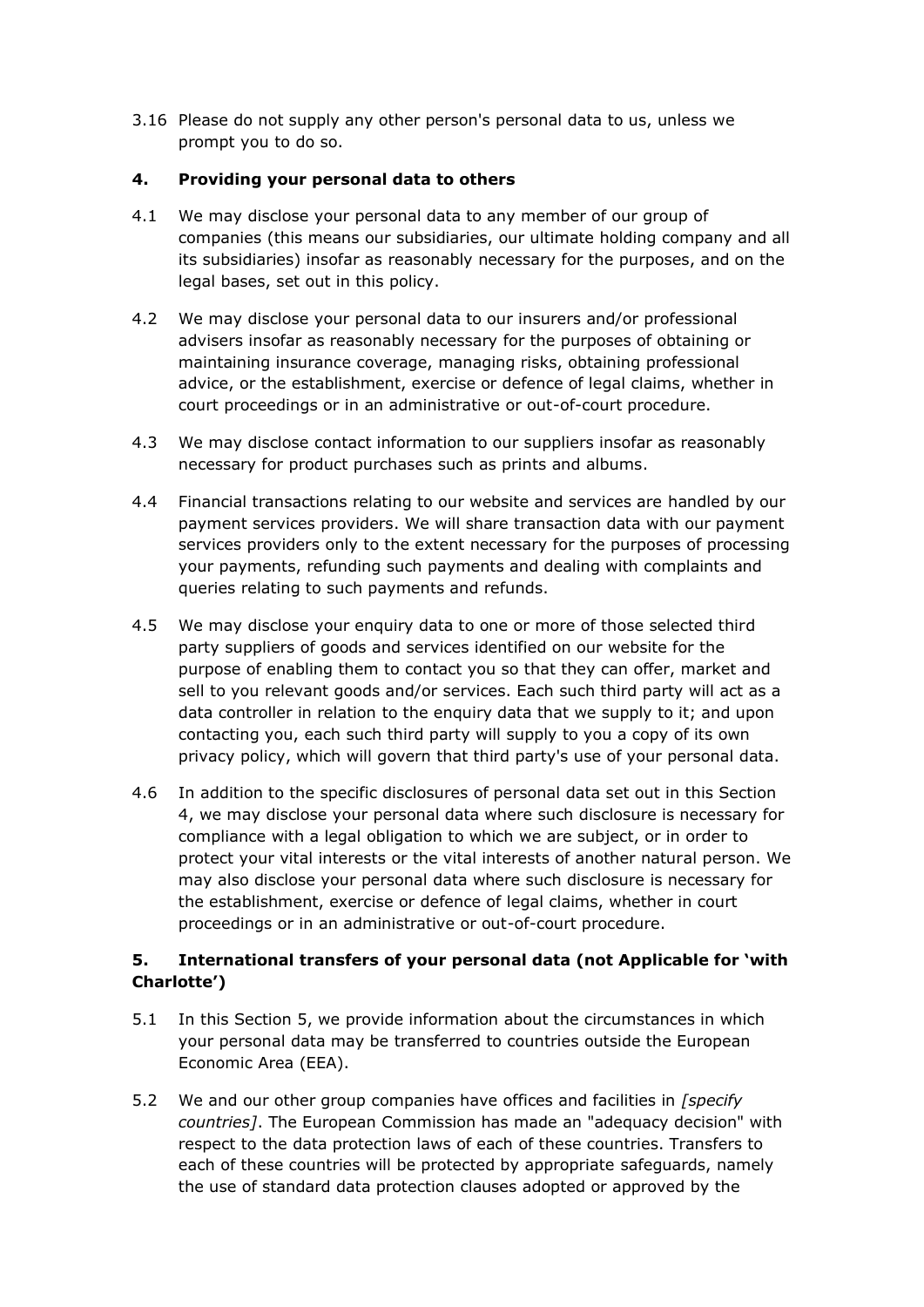European Commission, a copy of which can be obtained from *[source]*] OR [the use of binding corporate rules, a copy of which you can obtain from *[source]*]

- 5.3 The hosting facilities for our website are situated in *[specify countries]*. The European Commission has made an "adequacy decision" with respect to the data protection laws of each of these countries. Transfers to each of these countries will be protected by appropriate safeguards, namely the use of standard data protection clauses adopted or approved by the European Commission, a copy of which you can obtain from *[source]*] OR [*[specify appropriate safeguards and means to obtain a copy]*].]
- 5.4 *[Specify category or categories of supplier or subcontractor]* [is] OR [are] situated in *[specify countries]*. The European Commission has made an "adequacy decision" with respect to the data protection laws of each of these countries. Transfers to each of these countries will be protected by appropriate safeguards, namely the use of standard data protection clauses adopted or approved by the European Commission, a copy of which can be obtained from *[source]*] OR [*[specify appropriate safeguards and means to obtain a copy]*].]
- 5.5 You acknowledge that personal data that you submit for publication through our website or services may be available, via the internet, around the world. We cannot prevent the use (or misuse) of such personal data by others.

# **6. Retaining and deleting personal data**

- 6.1 This Section 6 sets out our data retention policies and procedure, which are designed to help ensure that we comply with our legal obligations in relation to the retention and deletion of personal data.
- 6.2 Personal data that we process for any purpose or purposes shall not be kept for longer than is necessary for that purpose or those purposes.
- 6.3 We will retain your personal data as follows:
	- (a) Personal data will be retained for a minimum period of 7 years following submission, and for a maximum period of 7 years*.*
- 6.4 In some cases it is not possible for us to specify in advance the periods for which your personal data will be retained. In such cases, we will determine the period of retention based on the following criteria:
	- (a) The period of retention of personal data will be determined based on HRMS requirements.
- 6.5 Notwithstanding the other provisions of this Section 6, we may retain your personal data where such retention is necessary for compliance with a legal obligation to which we are subject, or in order to protect your vital interests or the vital interests of another natural person.

#### **7. Amendments**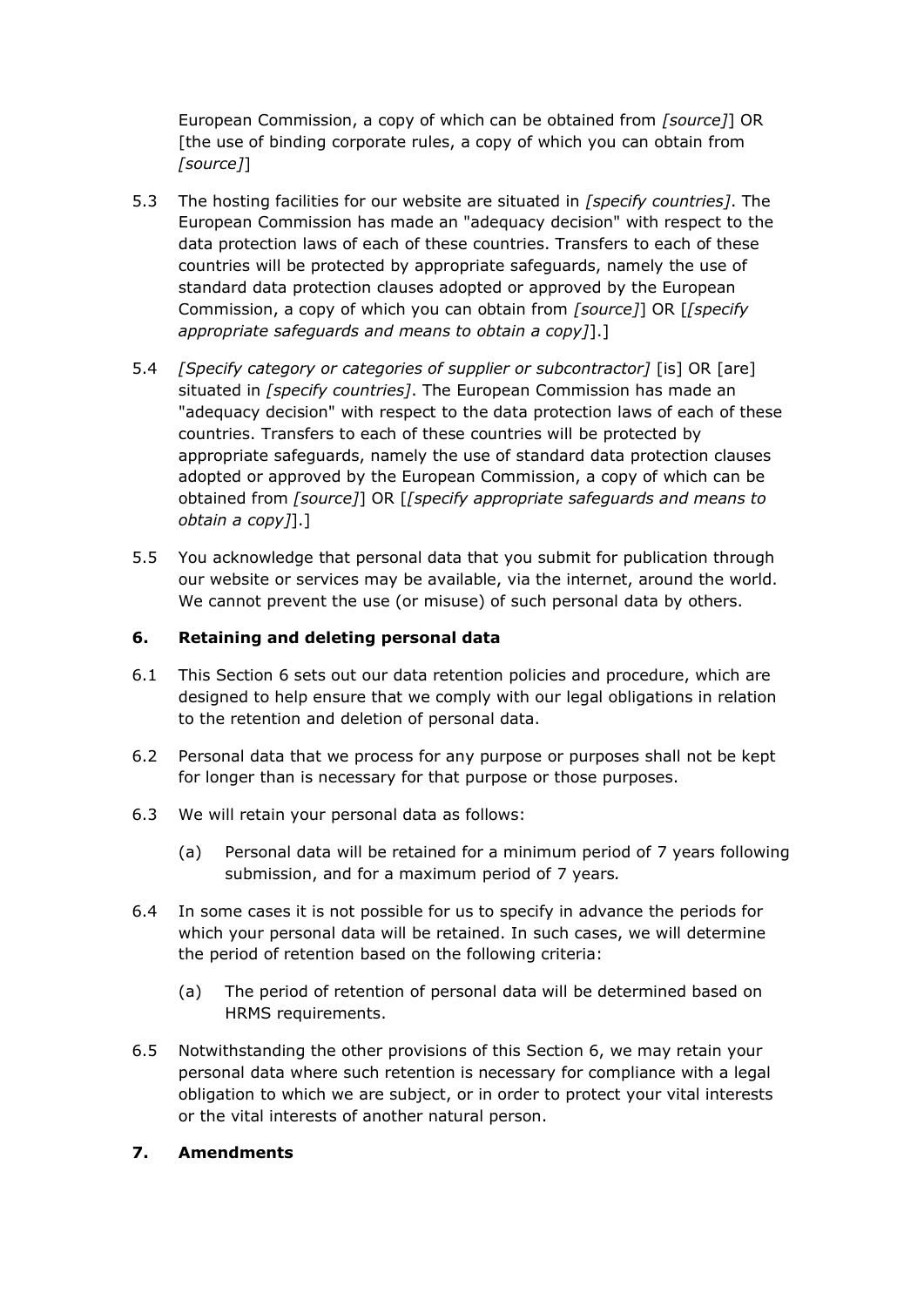- 7.1 We may update this policy from time to time by publishing a new version on our website.
- 7.2 You should check this page occasionally to ensure you are happy with any changes to this policy.
- 7.3 We may notify you of significant changes to this policy by email or through the private messaging system on our website.

# **8. Your rights**

- 8.1 In this Section 8, we have summarised the rights that you have under data protection law. Some of the rights are complex, and not all of the details have been included in our summaries. Accordingly, you should read the relevant laws and guidance from the regulatory authorities for a full explanation of these rights.
- 8.2 Your principal rights under data protection law are:
	- (a) the right to access;
	- (b) the right to rectification;
	- (c) the right to erasure;
	- (d) the right to restrict processing;
	- (e) the right to object to processing;
	- (f) the right to data portability;
	- (g) the right to complain to a supervisory authority; and
	- (h) the right to withdraw consent.
- 8.3 You have the right to confirmation as to whether or not we process your personal data and, where we do, access to the personal data, together with certain additional information. That additional information includes details of the purposes of the processing, the categories of personal data concerned and the recipients of the personal data. Providing the rights and freedoms of others are not affected, we will supply to you a copy of your personal data. The first copy will be provided free of charge, but additional copies may be subject to a reasonable fee.
- 8.4 You have the right to have any inaccurate personal data about you rectified and, taking into account the purposes of the processing, to have any incomplete personal data about you completed.
- 8.5 In some circumstances you have the right to the erasure of your personal data without undue delay. Those circumstances include: the personal data are no longer necessary in relation to the purposes for which they were collected or otherwise processed; you withdraw consent to consent-based processing; you object to the processing under certain rules of applicable data protection law; the processing is for direct marketing purposes; and the personal data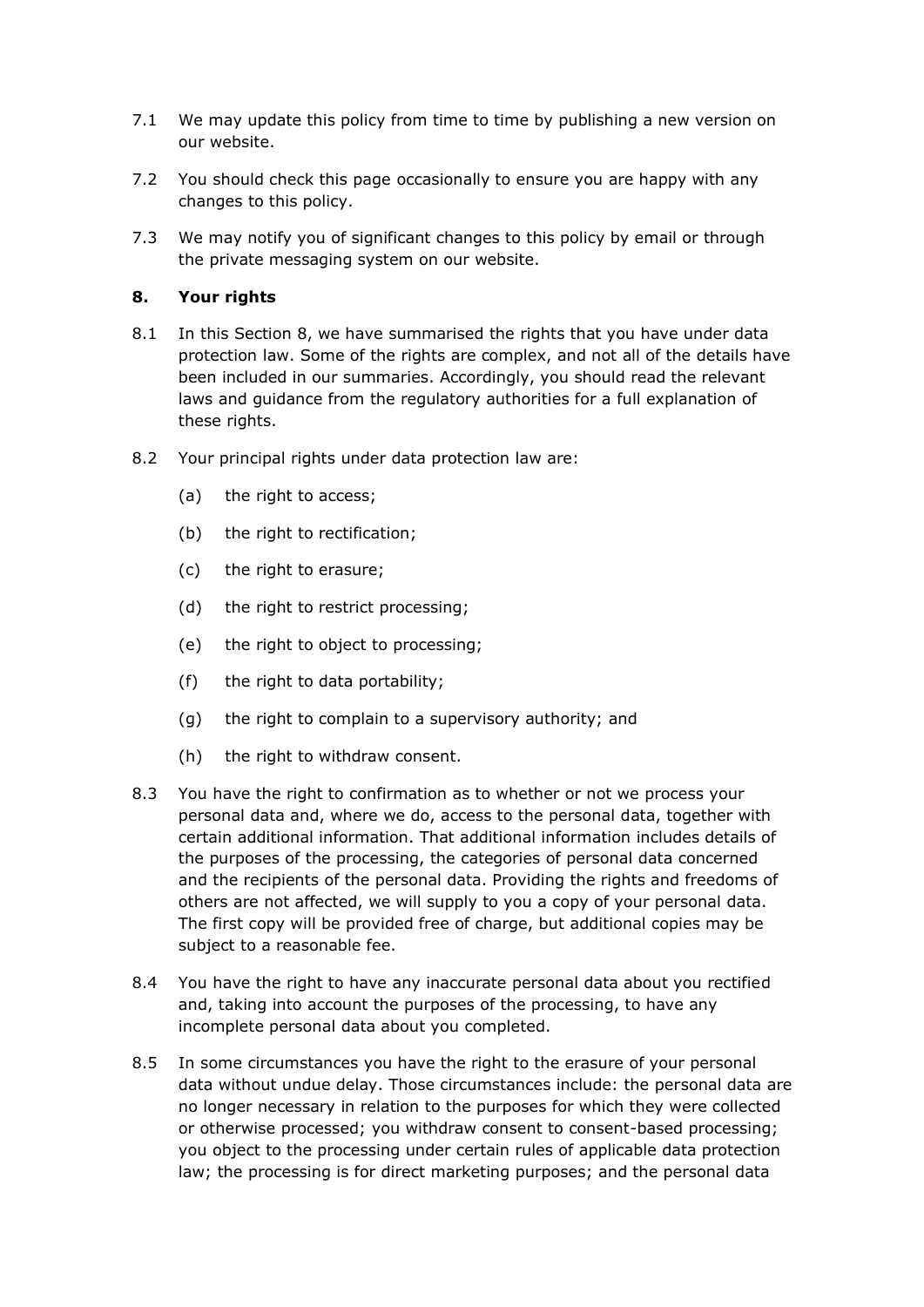have been unlawfully processed. However, there are exclusions of the right to erasure. The general exclusions include where processing is necessary: for exercising the right of freedom of expression and information; for compliance with a legal obligation; or for the establishment, exercise or defence of legal claims.

- 8.6 In some circumstances you have the right to restrict the processing of your personal data. Those circumstances are: you contest the accuracy of the personal data; processing is unlawful but you oppose erasure; we no longer need the personal data for the purposes of our processing, but you require personal data for the establishment, exercise or defence of legal claims; and you have objected to processing, pending the verification of that objection. Where processing has been restricted on this basis, we may continue to store your personal data. However, we will only otherwise process it: with your consent; for the establishment, exercise or defence of legal claims; for the protection of the rights of another natural or legal person; or for reasons of important public interest.
- 8.7 You have the right to object to our processing of your personal data on grounds relating to your particular situation, but only to the extent that the legal basis for the processing is that the processing is necessary for: the performance of a task carried out in the public interest or in the exercise of any official authority vested in us; or the purposes of the legitimate interests pursued by us or by a third party. If you make such an objection, we will cease to process the personal information unless we can demonstrate compelling legitimate grounds for the processing which override your interests, rights and freedoms, or the processing is for the establishment, exercise or defence of legal claims.
- 8.8 You have the right to object to our processing of your personal data for direct marketing purposes (including profiling for direct marketing purposes). If you make such an objection, we will cease to process your personal data for this purpose.
- 8.9 You have the right to object to our processing of your personal data for scientific or historical research purposes or statistical purposes on grounds relating to your particular situation, unless the processing is necessary for the performance of a task carried out for reasons of public interest.
- 8.10 To the extent that the legal basis for our processing of your personal data is:
	- (a) consent; or
	- (b) that the processing is necessary for the performance of a contract to which you are party or in order to take steps at your request prior to entering into a contract,

and such processing is carried out by automated means, you have the right to receive your personal data from us in a structured, commonly used and machine-readable format. However, this right does not apply where it would adversely affect the rights and freedoms of others.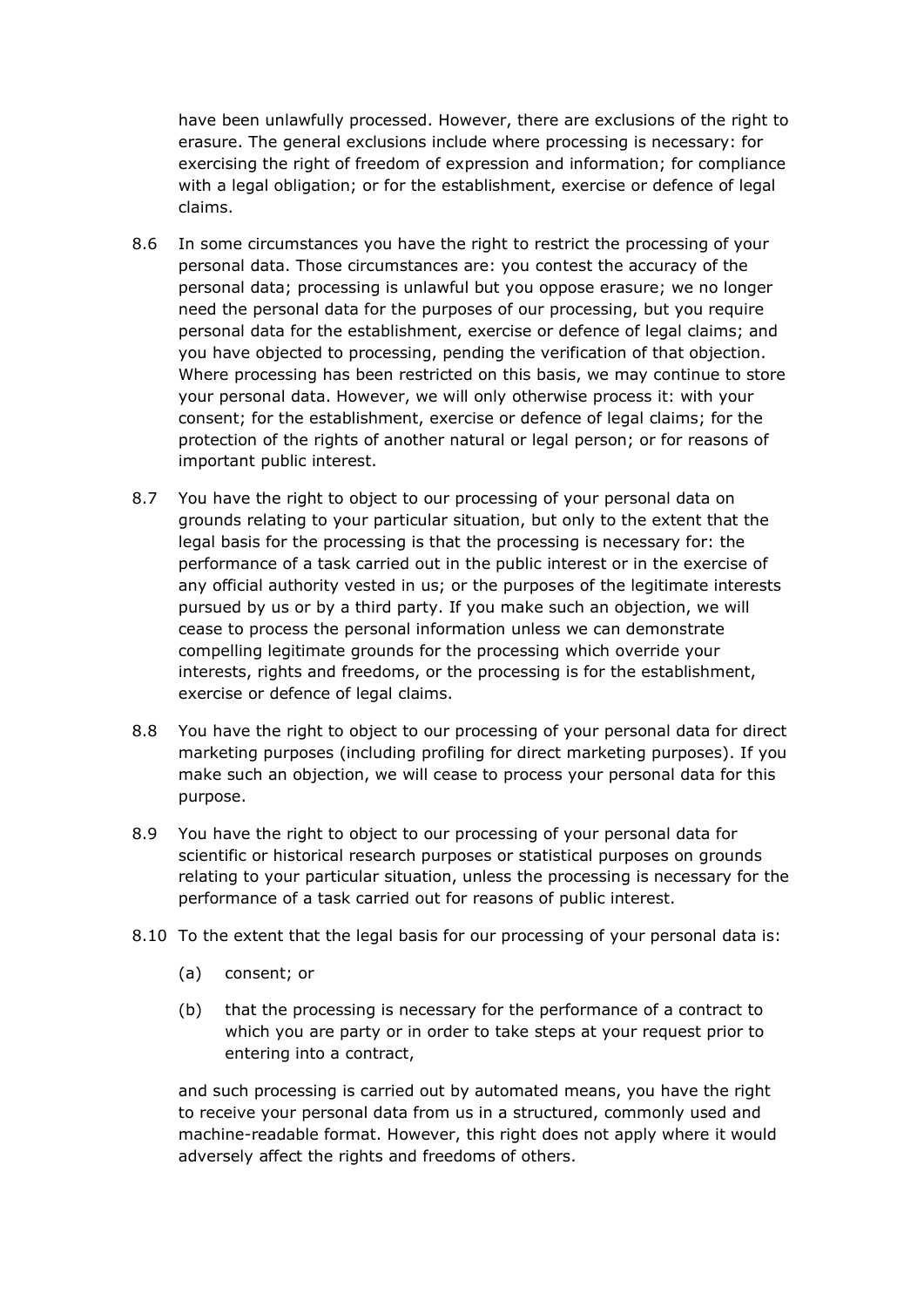- 8.11 If you consider that our processing of your personal information infringes data protection laws, you have a legal right to lodge a complaint with a supervisory authority responsible for data protection. You may do so in the EU member state of your habitual residence, your place of work or the place of the alleged infringement.
- 8.12 To the extent that the legal basis for our processing of your personal information is consent, you have the right to withdraw that consent at any time. Withdrawal will not affect the lawfulness of processing before the withdrawal.
- 8.13 You may exercise any of your rights in relation to your personal data by written notice to us, in addition to the other methods specified in this Section 8.

# **9. About cookies**

- 9.1 A cookie is a file containing an identifier (a string of letters and numbers) that is sent by a web server to a web browser and is stored by the browser. The identifier is then sent back to the server each time the browser requests a page from the server.
- 9.2 Cookies may be either "persistent" cookies or "session" cookies: a persistent cookie will be stored by a web browser and will remain valid until its set expiry date, unless deleted by the user before the expiry date; a session cookie, on the other hand, will expire at the end of the user session, when the web browser is closed.
- 9.3 Cookies do not typically contain any information that personally identifies a user, but personal information that we store about you may be linked to the information stored in and obtained from cookies.

# **10. Cookies that we use**

The names of the cookies used on Charlotte Parker Photography website are called: hs, ssr-caching and svSession. These are session cookies and expire once your session ends. For more information about managing your cookies please use the links in section 12.

# **11. Cookies used by our service providers**

- 11.1 Our service providers use cookies and those cookies may be stored on your computer when you visit our website.
- 11.2 We use Google Analytics to analyse the use of our website. Google Analytics gathers information about website use by means of cookies. The information gathered relating to our website is used to create reports about the use of our website. Google's privacy policy is available at: [https://www.google.com/policies/privacy/.](https://www.google.com/policies/privacy/)
- 11.3 We use Wix as our website platform. This service uses cookies for *security, website management and monitoring.* You can view the privacy policy of this